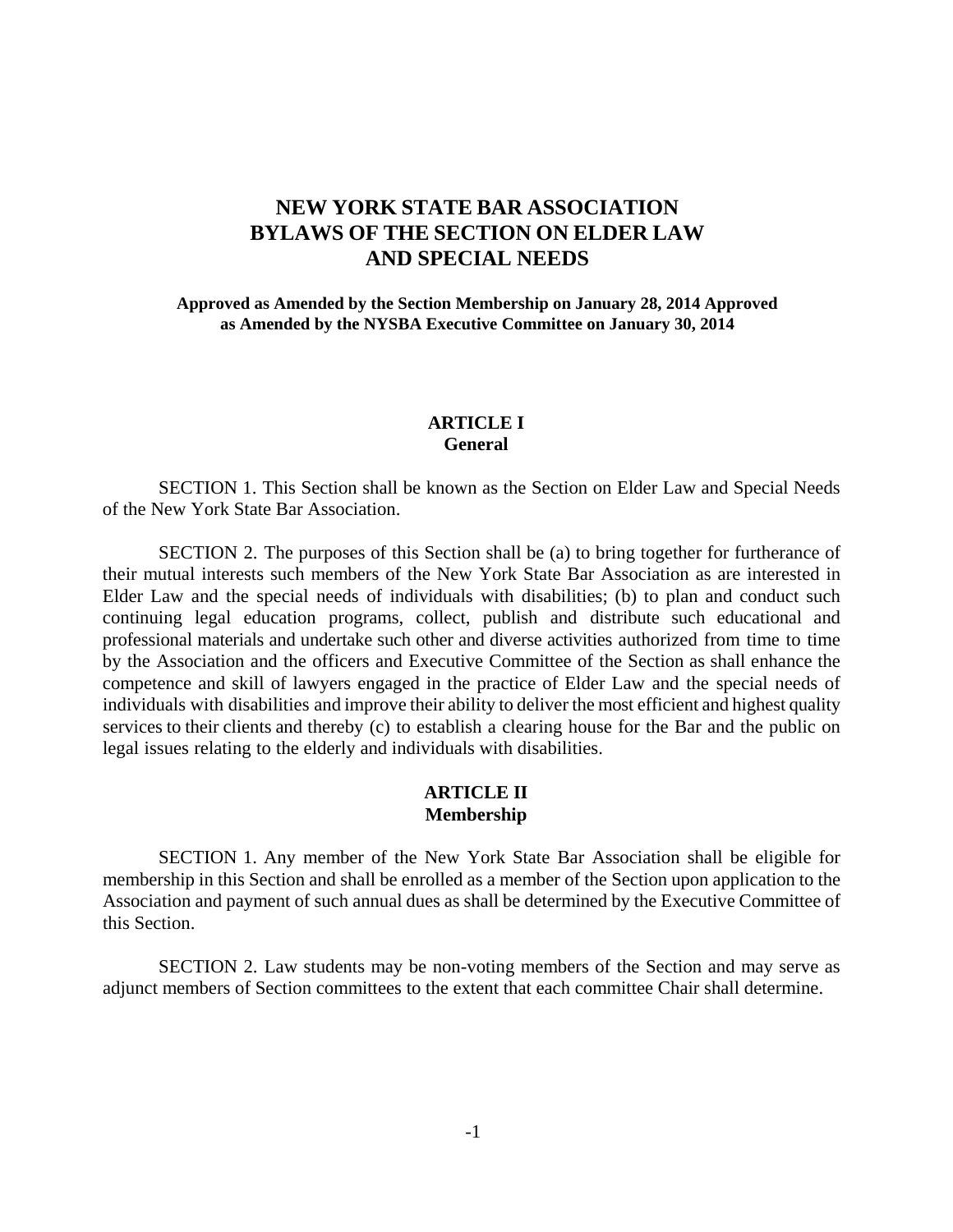#### **ARTICLE III Officers and Executive Committee and Section Delegate(s) to House of Delegates**

SECTION 1. The officers of this Section shall be a Chair, Chair-Elect, Vice-Chair, Secretary and Treasurer, to be elected at the Section Annual Meeting which shall be held in the calendar year in which the term of any officer shall expire. The term of all officers shall commence on June 1 of the year of election and shall continue for one year as provided in Section 4 of this Article. The Chair-Elect then serving, upon completion of the Chair's term of office, shall automatically succeed to the office of Chair for the next one year, and each succeeding Chair-Elect shall automatically succeed to the office of Chair upon completion of the term of office of the Chair preceding such Chair-Elect.

SECTION 2. There shall be an Executive Committee of the Section consisting of the officers of the Section, its Delegates to the House of Delegates, the past Chairs of the Section, Chairs and Vice-Chairs of the Section Standing Committees, the Financial Officer, one member from each of the thirteen judicial districts within the State of New York (hereinafter referred to as district members) and three members-at-large. Members-at-large shall be elected as provided in Section 5 of this Article. All members of the Executive Committee shall be voting members.

SECTION 3. The Executive Committee may appoint such other officers and delegate such duties to them consistent herewith as the Executive Committee shall deem appropriate.

SECTION 4. Except as provided in Sections 1, 2 and 5 of this Article III, and Section 2 of Article VI, all officers and all members of the Executive Committee shall hold office for one-year terms beginning June 1. No officer shall hold the same office for more than two successive terms. No Chair of a Section Standing Committee and no Vice Chair of a Section Standing Committee shall serve as such Chair or Vice Chair of the same Committee for more than three successive terms.

SECTION 5. The members-at-large of the Executive Committee shall serve for a term of one but not more than three years, as determined by the Nominating Committee.

 SECTION 6. The members of the Executive Committee from each Judicial District shall be divided into three classes: Class I - members elected to represent the first, third, seventh and tenth judicial districts; Class II - members elected to represent the fourth, sixth, ninth and eleventh judicial districts; and Class III - member elected to represent the second, fifth, eighth and twelfth judicial districts. The original judicial district members shall serve terms as follows: Class I - term ending May 31, 1992; Class II - term ending May 31, 1993; and Class III - term ending May 31, 1994. Thereafter, as the term of each Class shall expire, the judicial district members shall be replaced by election, as below provided, for term of three years. Each district member shall reside or practice law in the district represented by such member. Each district member shall serve no more than two successive terms and shall not hold any other office on the Section Executive Committee. Any member elected to complete the term of another District Delegate for one year or less shall be entitled to serve an additional two (2) successive terms. Any member elected to complete the term of another District Delegate for more than one year shall be entitled to serve one (1) additional successive term.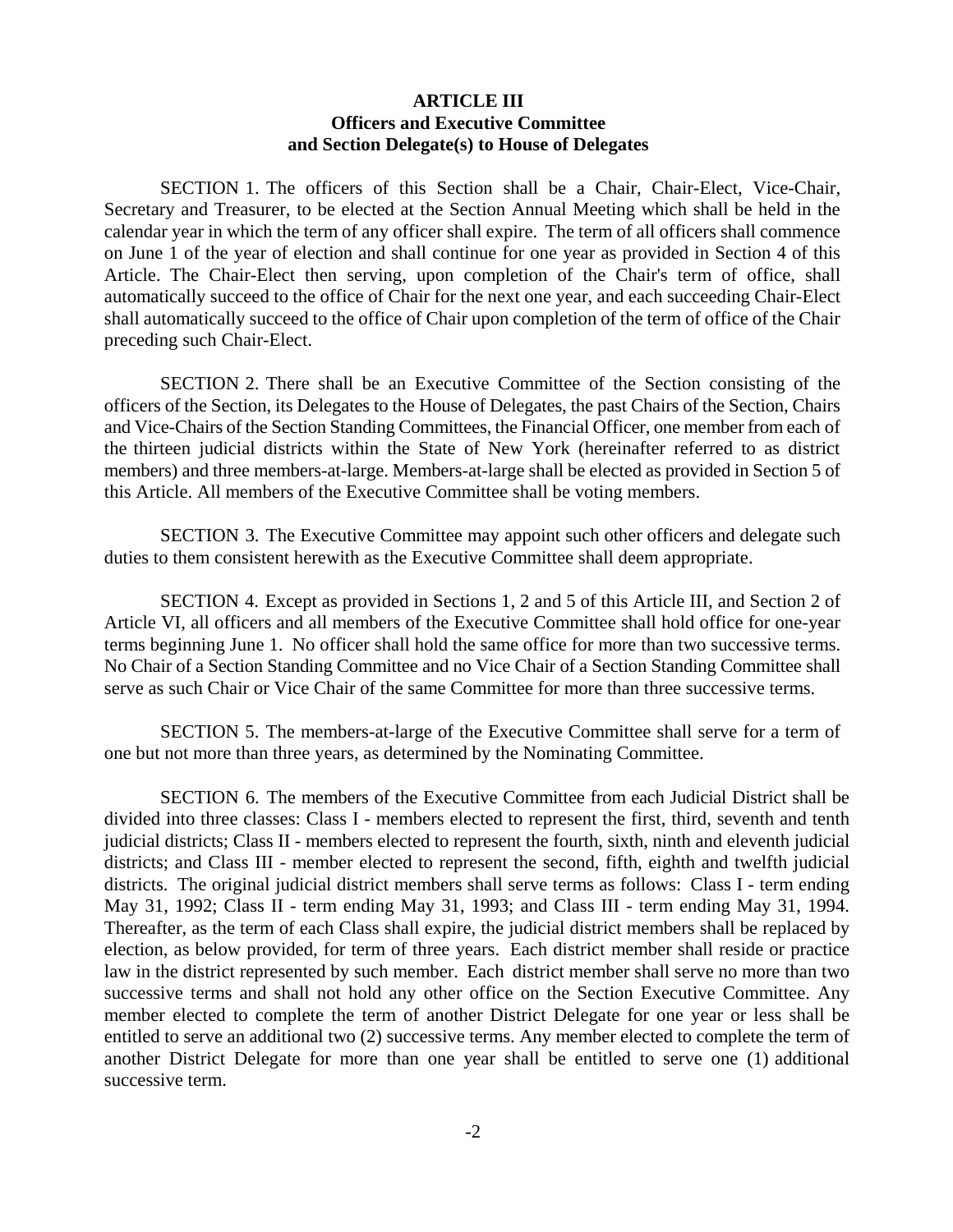SECTION 7. The Section Delegate(s) to the House of Delegates of the Association shall be appointed annually by the Section Chair for a one-year term commencing on June 1 of the year of appointment. The Section Chair shall appoint as such delegates(s) himself/herself and the Chair-Elect then serving if the Section shall be entitled to two delegates or himself/herself if the Section shall be entitled only to one delegate. If, in accordance with the Association's By-Laws a third delegate shall serve, the past Chair shall serve as such delegate. If a fourth delegate shall serve in accordance with the By-Laws of the Association, the Vice-Chair of the Elder Law Section shall serve as such delegate. Should any delegate be unable or decline to serve, then the Chair shall name a replacement. The Chair shall name an Alternate Delegate to represent the Section should any delegate be unable to attend any meeting of the House of Delegates. The Section Delegate(s) to the House shall serve subject to such conditions as may be prescribed by the Bylaws of the Association.

#### **ARTICLE IV Nominating Committee**

SECTION 1. Not less than ninety days prior to each Annual Meeting of the Section, the Chair shall appoint a Nominating Committee consisting of five members of the Section plus the preceding Section Chair (if there be one) who shall chair the Committee.

The Nominating Committee shall make and report to the Secretary not less than twenty days prior to the Section Annual Meeting, nominations of Section members for the offices of the Section and for the members of the Executive Committee whose terms of Section office or Executive Committee membership will expire in the fiscal year of the appointment of the Nominating Committee. Additional nominations may be made upon the petition of at least fifteen members of the Section filed with the Secretary at least fifteen days prior to its Annual Meeting. Nomination not so made shall not be considered or voted upon at the Annual Meeting.

#### **ARTICLE V Duties of the Officers and the Executive Committee**

SECTION 1. Chair: The Chair shall preside at all meetings of the Section and shall be ex officio member of all its committees. He/She shall implement such policy directives as may be presented by the Section's Executive Committee and shall submit to it from time to time such recommendations as he/she may deem appropriate in the interests of the Section. In addition, he/she shall perform such other and related duties as ordinarily are incident to his/her office.

SECTION 2. Chair-Elect: The Chair-Elect, in the absence of the Chair, shall preside at all meetings of the Section and its Executive Committee. On the death, resignation or during the disability of the Chair, the Chair-Elect shall perform the duties of the Chair for the remainder of the Chair's term, except in the case of the Chair's disability, and then only for so much of the term as the disability continues. Upon the expiration of the term of office of the then Chair, the then Chair-Elect shall assume the duties of Chair for the term of one year. The Chair-Elect shall assist the Chair in the discharge of his/her responsibilities and shall perform such other and related duties as may be assigned to him/her by the Chair of the Section's Executive Committee and as ordinarily are incident to his/her office.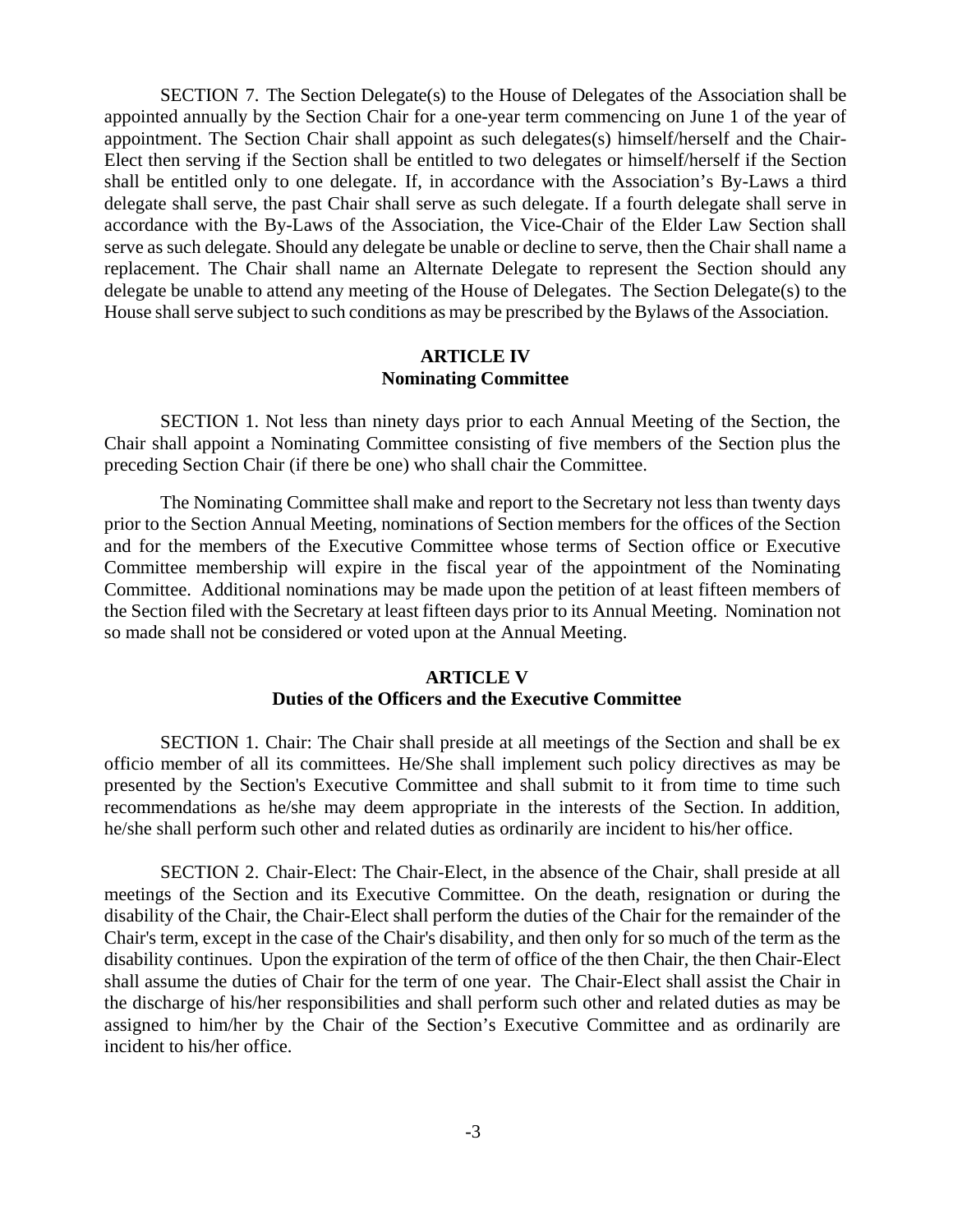SECTION 3. Vice-Chair: The Vice-Chair shall perform Section duties as directed by the Chair.

SECTION 4. Secretary: The Secretary shall be the custodian of all books, papers, documents and other property of the Section, except money. The Secretary shall prepare the minutes of the annual and special meetings of the Section and its Executive Committee, prepare, forward and receive appropriate notices and correspondence, and maintain such other non-financial records, papers and data as may be necessary or appropriate from time to time. He/She shall serve as administrative assistant to the Chair, and the Chair-Elect and the Section Committee Chairs in the discharge of their responsibilities. In addition, he/she shall perform such other and related duties as may be assigned to him/her by the Chair or the Section's Executive Committee as ordinarily are incident to his/her office. Immediately upon being succeeded in office, he/she shall deliver all Section records, correspondence and other property in his/her possession to his/her successor.

SECTION 5. Treasurer: The Treasurer shall be the custodian of all financial records of the Section, which shall be open at all times to the inspection of any member of the Executive Committee, or to that of the Association's officers, Executive Committee, or financial staff. The Treasurer shall prepare the Section's annual budget. The Treasurer shall maintain liaison with appropriate fiscal officers of the Association and shall report upon the Section's finances at each meeting of the Executive Committee, at the Section's Annual Meeting and at such other times as the Chair, the Executive Committee or the President of the Association shall direct. In addition, he/she shall perform such other related duties as may be assigned to him/her by the Section Chair and as ordinarily are incident to his/her office. Immediately upon being succeeded in office, he/she shall deliver all Section records, correspondence and other property in his/her possession to his/her successor.

SECTION 6. Financial Officer: The Financial Officer shall be charged with reviewing the financial status of the Section and advising the Section Chair, Treasurer and Executive Committee with regard to the finances. The Financial Officer will be appointed by the Chair and serve at the pleasure of the Chair. It is anticipated that the Financial Officer will continue in that position for several years, giving continuity and greater experience to the interpretation of and communication with the Fiscal Officers of the Association. The Financial Officer shall, in all respects, be treated as a member of the Executive Committee of the Section.

SECTION 7. The Executive Committee: The Executive Committee shall have general supervision and control of the affairs of the Section subject to the Bylaws of the New York State Bar Association and the Bylaws of this Section. The Executive Committee may adopt its own rules of procedure. Prior to the submission to the Association of commitments and contracts which shall entail the payment of money or the expenditure of moneys collected by the Section or appropriated for the use and benefit of the Section, it shall review and approve all such financial transactions and submit them for the action of the Association.

SECTION 8. A quorum of the Executive Committee shall consist of twelve (12) members for any meeting convened and twelve (12) Members of the Executive Committee for any vote taken by e-mail and fax.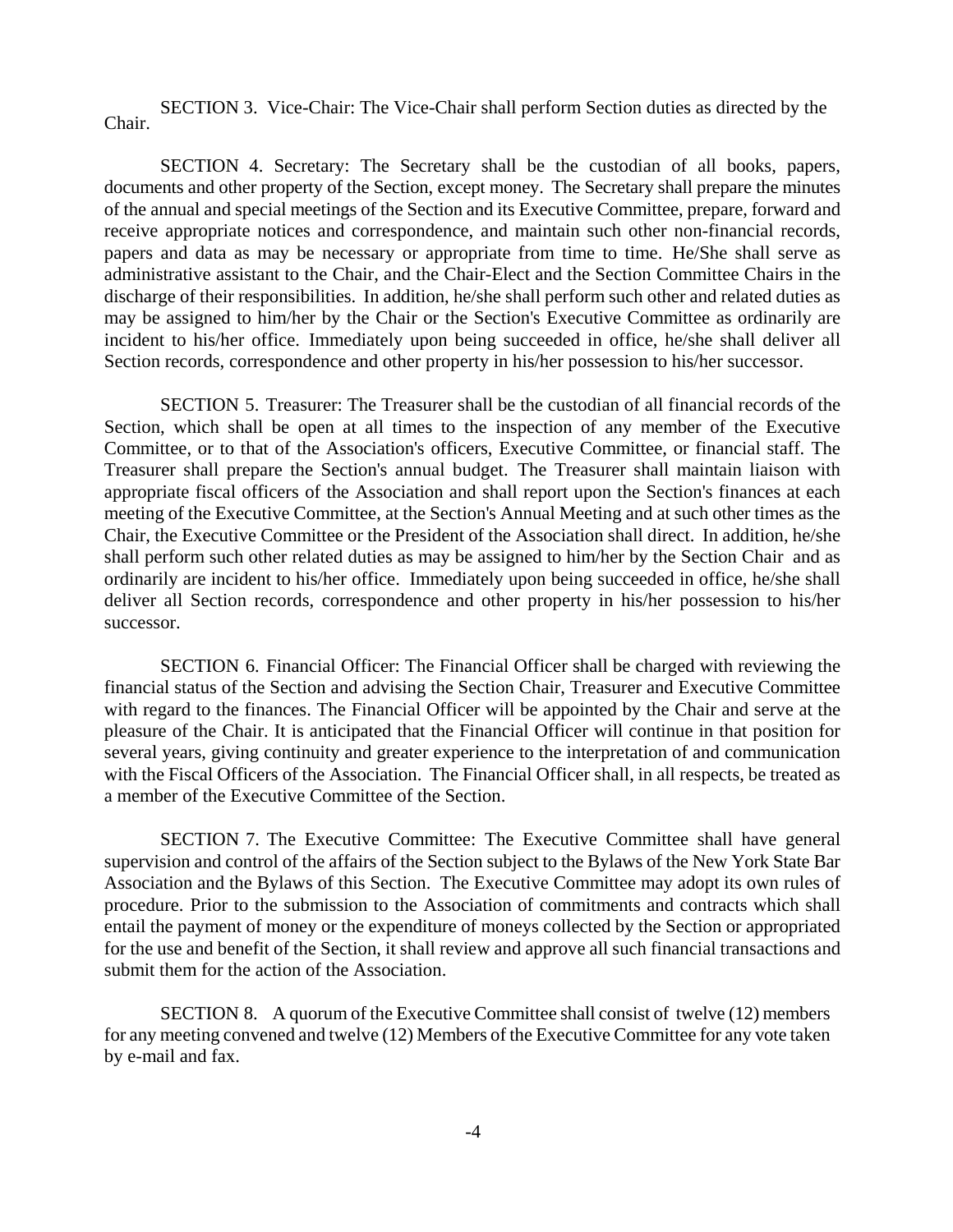SECTION 9. The Executive Committee, by a majority vote of the quorum present and during the interim between the Annual Meetings of the Section, may fill vacancies in the office of Chair, Chair-Elect, Vice-Chair, Secretary and Treasurer, or in the event of a vacancy in the office of Chair and Chair-Elect, then in the office of Chair, for the balance of the term. The Executive Committee shall fill any vacancy amongst Section officers by a majority vote of a quorum present, for the balance of the unexpired term. The Section Chair, with the approval of the Executive Committee, shall fill any vacancy amongst district delegates for the balance of the term being filled. Officers and Executive Committee members so elected or appointed shall serve terms in accordance with Article III. The Executive Committee may also, by a two-thirds vote of the entire Executive Committee, remove an elected member thereof. The failure of a district delegate or Chairs of Standing Committees to attend three consecutive meetings, without excuse deemed adequate by the Section Chair, shall result in automatic termination of his/her position as a district delegate or as a Chair of a Standing Committee.

The Executive Committee shall meet at least three times annually at such times and places as the Chair may designate. The Executive Committee also may meet upon the call of the Chair or any four members of the Executive Committee. The Executive Committee shall meet in conjunction with the Annual Meeting of the Section. Members of the Executive Committee shall vote in persona when present at any meeting, but when absent may communicate their vote, in writing or by e-mail, telefax or telecopier, upon any proposition, to the Secretary and have it counted with the same effect as if cast personally at such meeting.

SECTION 10: The district member shall serve as the liaison between the section and local attorneys. Each district member shall identify attorneys who practice in the areas of Elder Law and the special needs of individuals with disabilities in the judicial district, notify them of activities of the Section, extend invitations to them to join the section, chair local continuing legal education programs, host at least one Section activity, convey local concerns to the Executive Committee, arrange for at least one pro bono Clinic regarding Elder Law or the special needs of individuals with disabilities and comply with the Guidelines to District Members.

#### **ARTICLE VI Committees**

SECTION 1. The Executive Committee of the Section shall create or eliminate such Standing Committees or other committees in the Section as shall from time to time be determined. The Chairs and members of each committee shall be appointed by the Section Chair commencing with June 1 of the year of appointment subject to modification by the incoming Section Chair. The Chair of the Section may fill any vacancy in the Chair of any committee. The Chair of any committee, in consultation with the Chair of the Section, shall fill any vacancy or make additional appointments to his/her committee during his or her term in office.

SECTION 2. The Chair of the Section may from time to time create such Special Committees as he or she may deem necessary or desirable and appoint Chairs and members thereof to serve as provided in this Article VI.